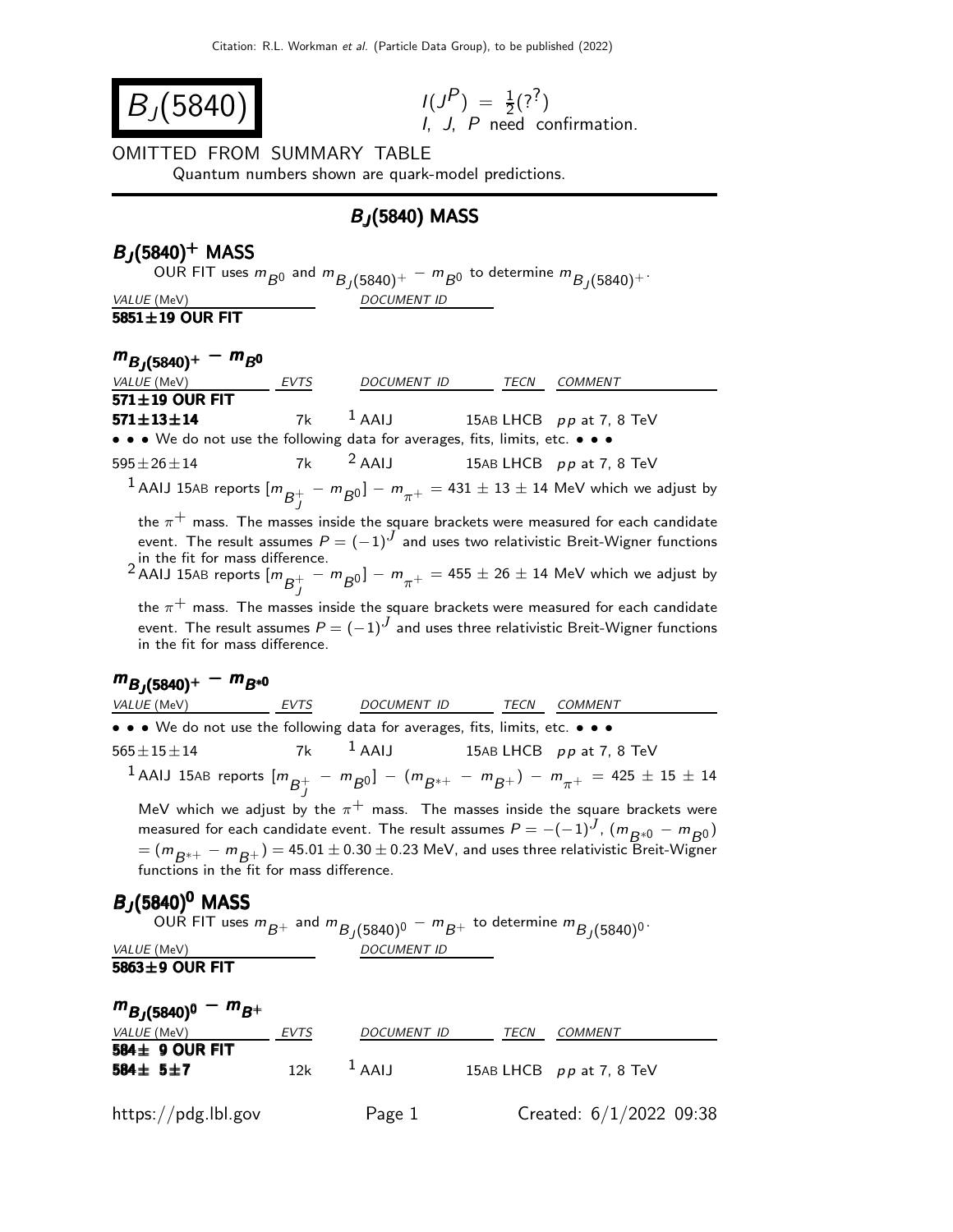- • We do not use the following data for averages, fits, limits, etc. • •
- $610\pm22\pm7$  12k <sup>2</sup> AAIJ 15AB LHCB pp at 7, 8 TeV

 $^1$  AAIJ 15AB reports  $[m_{\overline{B}0}^0 - m_{\overline{B}^+}] - m_{\pi^-} =$  444  $\pm$  5  $\pm$  7 MeV which we adjust by

the  $\pi^-$  mass. The masses inside the square brackets were measured for each candidate event. The result assumes  $P = (-1)^J$  and uses two relativistic Breit-Wigner functions

in the fit for mass difference.<br><sup>2</sup> AAIJ 15AB reports  $[m_{\overline{B}0}^0 - m_{\overline{B}^+}] - m_{\pi^-} = 471 \pm 22 \pm 7$  MeV which we adjust by

the  $\pi^-$  mass. The masses inside the square brackets were measured for each candidate event. The result assumes  $P = (-1)^J$  and uses three relativistic Breit-Wigner functions in the fit for mass difference.

# $m_{B_J(5840)^0} - m_{B^{*+}}$

| <i>VALUE</i> (MeV)                                                            | <b>EVTS</b> | DOCUMENT ID | TECN | <b>COMMENT</b>                                                                                                                                  |
|-------------------------------------------------------------------------------|-------------|-------------|------|-------------------------------------------------------------------------------------------------------------------------------------------------|
| • • • We do not use the following data for averages, fits, limits, etc. • • • |             |             |      |                                                                                                                                                 |
| $584 \pm 5 \pm 7$                                                             |             |             |      | 12k $1$ AAIJ 15AB LHCB $pp$ at 7, 8 TeV                                                                                                         |
|                                                                               |             |             |      | $1$ AAIJ 15AB reports $[m_{\overline{B}0} - m_{\overline{B}+}] - (m_{\overline{B}^{*+}} - m_{\overline{B}+}) - m_{\pi^-} = 444 \pm 5 \pm 7$ MeV |
|                                                                               |             |             |      | which we adjust by the $\pi^-$ mass. The masses inside the square brackets were measured                                                        |
|                                                                               |             |             |      | for each candidate event. The result assumes $P = -(-1)^J$ , $(m_{R^{*+}} - m_{R^{+}}) = 45.01 \pm 10^{-4}$                                     |
| difference.                                                                   |             |             |      | $0.30 \pm 0.23$ MeV, and uses three relativistic Breit-Wigner functions in the fit for mass                                                     |
|                                                                               |             |             |      |                                                                                                                                                 |

### BJ (5840) WIDTH

### $B_J(5840)^+$  WIDTH

| <i>VALUE</i> (MeV)                                                            | EVTS | DOCUMENT ID | TECN | COMMENT                    |
|-------------------------------------------------------------------------------|------|-------------|------|----------------------------|
| $224 \pm 24 \pm 80$                                                           | 7k   | $1$ AAIJ    |      | 15AB LHCB $pp$ at 7, 8 TeV |
| • • • We do not use the following data for averages, fits, limits, etc. • • • |      |             |      |                            |
| $215 \pm 27 \pm 80$                                                           | 7k   | $2$ AAIJ    |      | 15AB LHCB pp at 7, 8 TeV   |
| $229 + 27 + 80$                                                               | 7k   | $3$ AAIJ    |      | 15AB LHCB $pp$ at 7, 8 TeV |
|                                                                               |      |             |      |                            |

 $1$  Assuming  $P = (-1)^J$  and using two relativistic Breit-Wigner functions in the fit for mass  $2$  difference.<br> $^2$  Assuming  $P = (-1)^J$  and using three relativistic Breit-Wigner functions in the fit for

mass difference.

3 Assuming  $P = -(-1)^J$  and using three relativistic Breit-Wigner functions in the fit for mass difference.

### $B_J(5840)^0$  WIDTH

| <i>VALUE</i> (MeV)                                                            | <b>EVTS</b> | DOCUMENT ID TECN | <b>COMMENT</b>                                                                                                  |
|-------------------------------------------------------------------------------|-------------|------------------|-----------------------------------------------------------------------------------------------------------------|
| $127 \pm 17 \pm 34$                                                           | 12k         | $1$ AAIJ         | 15AB LHCB $pp$ at 7, 8 TeV                                                                                      |
| • • • We do not use the following data for averages, fits, limits, etc. • • • |             |                  |                                                                                                                 |
| $107 \pm 20 \pm 34$                                                           |             | $12k$ $2$ AAIJ   | 15AB LHCB pp at 7, 8 TeV                                                                                        |
| $119 \pm 17 \pm 34$                                                           |             | $12k$ $3$ AALI   | 15AB LHCB pp at 7, 8 TeV                                                                                        |
|                                                                               |             |                  | $1$ Assuming $P = (-1)^J$ and using two relativistic Breit-Wigner functions in the fit for mass                 |
|                                                                               |             |                  | difference.<br>2 Assuming $P = (-1)^J$ and using three relativistic Breit-Wigner functions in the fit for       |
|                                                                               |             |                  | mass difference.<br>3 Assuming $P = -(-1)^J$ and using three relativistic Breit-Wigner functions in the fit for |
| mass difference.                                                              |             |                  |                                                                                                                 |